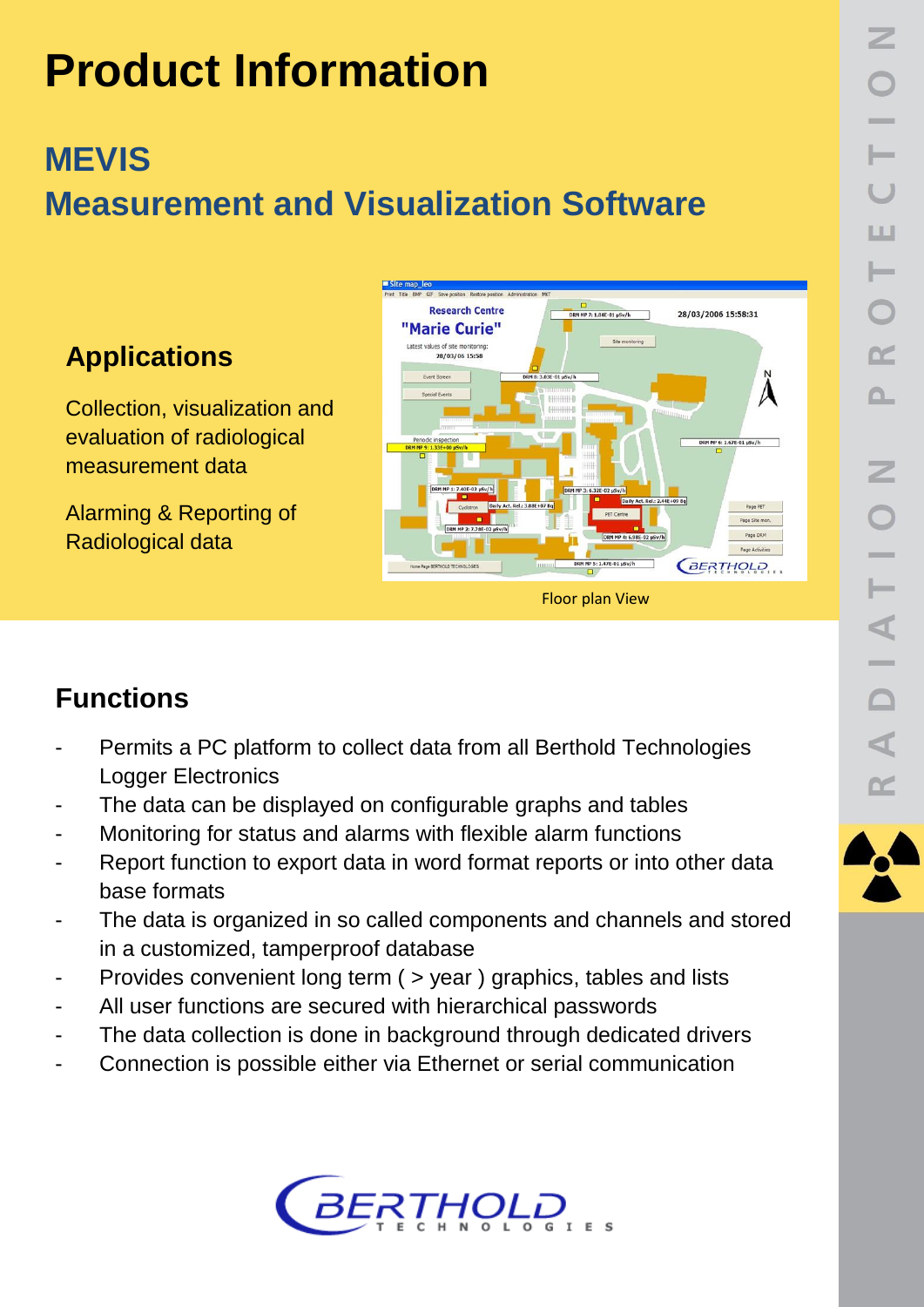# **MEVIS Measurement and Visualization Software**

#### Networking concept

Measuring stations with different types of probes and sensors are used for a continuous monitoring of radioactivity. MEVIS is a central data acquisition software to archive and visualize measuring data, provided by a whole network of these measuring stations, over long periods. The data can be transferred in a LAN or WAN network. Star or Ring topology is possible for local networks.

The core of the program is a measurement channel and status overview screen, which contains all necessary information about:

- Configuration (channels, status inputs, data path)
- Conversion of data (measuring range, calibration factors, conversion tables)
- Evaluation of data (threshold values, alarm levels)
- Operation and failure status of the measurement stations
- Correlation of different data sets

 go to the next screen or back. By means of function The Object or Overview screen is usually the start screen from where the user can navigate to other screens. It can be user or application defined using information elements from MEVIS like values, status, graph, bar graphs, % thresholds. With navigation buttons it is possible e.g. to buttons the user can call another pop-up screen with a graph or other visualization functions.

In normal or routine operation the measured data from the probes and sensors are stored in the data logger of the measuring station. The obtained data are compared to alarm and failure thresholds. In regular time intervals, or on operator request, these data are transferred to the central station.

When an alarm or failure threshold is breached, the operators are warned. The alarm remains active as long as it wasn´t acquitted by the operator. Optional further alarm functions e.g. pager alarm, fax, e-mail or SMS transmission with text and actual measurement data are possible.









**BERTHOLD 2**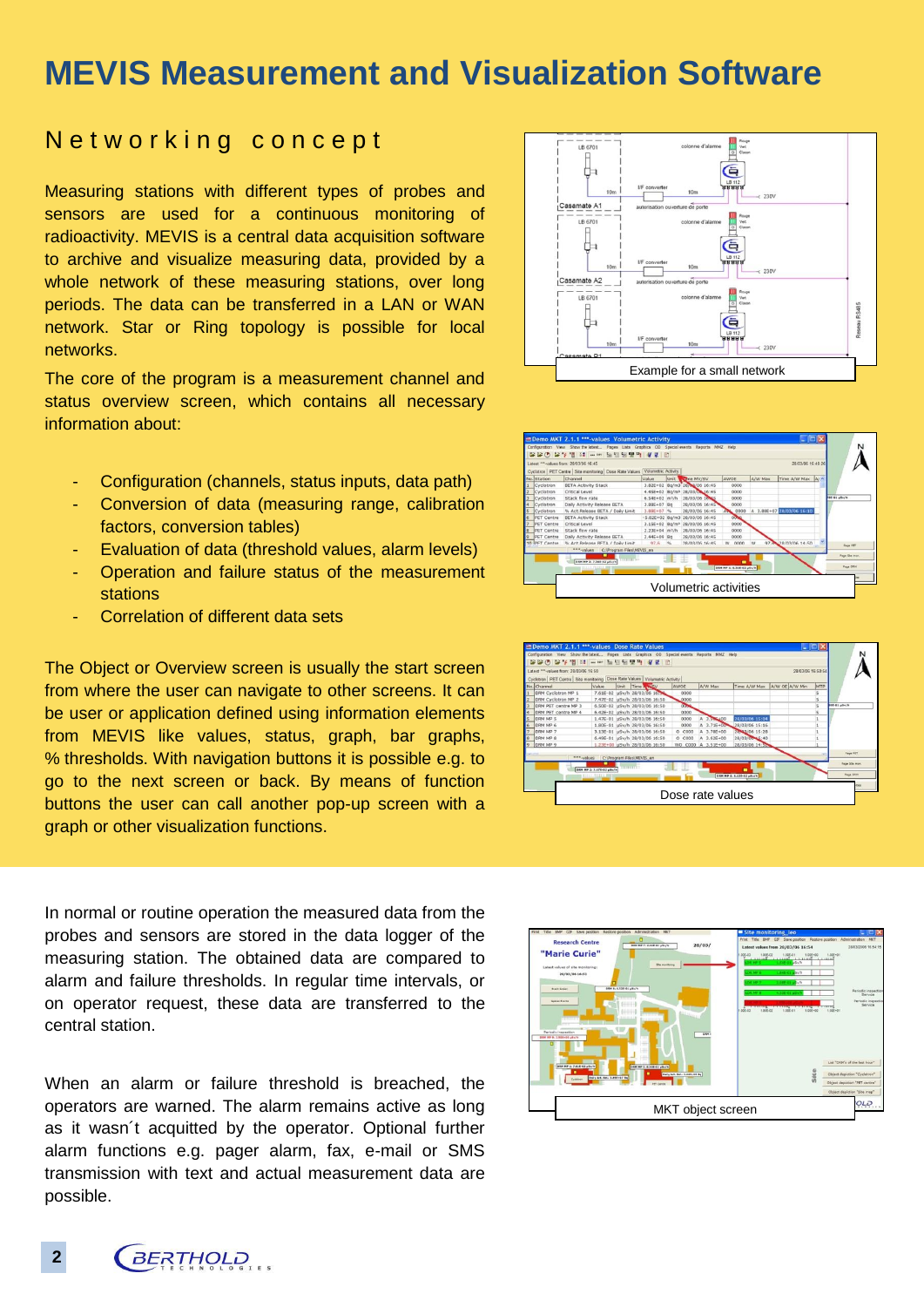# **MEVIS Measurement and Visualization Software**

#### F e a t u r e s

The central station can control the measuring channels remotely. This allows the transfer of parameter files to and from the measuring station, specific remote commands, etc.

All user functions, involving the modification of the configuration, the data acquisition and presentation on screen and printer, are secured with hierarchical passwords.

The measured data can be shown in tabular or graph form by the operator, as well as status and failure protocols. As a principal result a table for each measuring station can be defined with selectable results. On the so called object depiction screen measurement information can be presented in digital, time- or bar-graph form on a floor plan map. In case an alarm is breached the background color of these indicators is changed (e.g. red). In the background of the object depiction buttons can be installed to jump to other screens providing more detailed information on the exact condition.

With the use of a windows text processor (MS Word) several report forms can be defined into which all data, calculated results, graphs or tables can be pre-defined. Afterwards the corresponding actual values are automatically transferred into the report format with the "report"-function.

With the MEVIS Tandem Central a redundant data acquisition is possible: The software is distributed over 2 PC's, each connected to the Network in a Master / Slave operation i.e. the slave takes over when the master stops providing data.

For applications where a second display is required the visualization can be done via:

- Visualization licence connected to the master system via Ethernet (shows the data acquired from the Network from MEVIS)
- Automatic HTML export